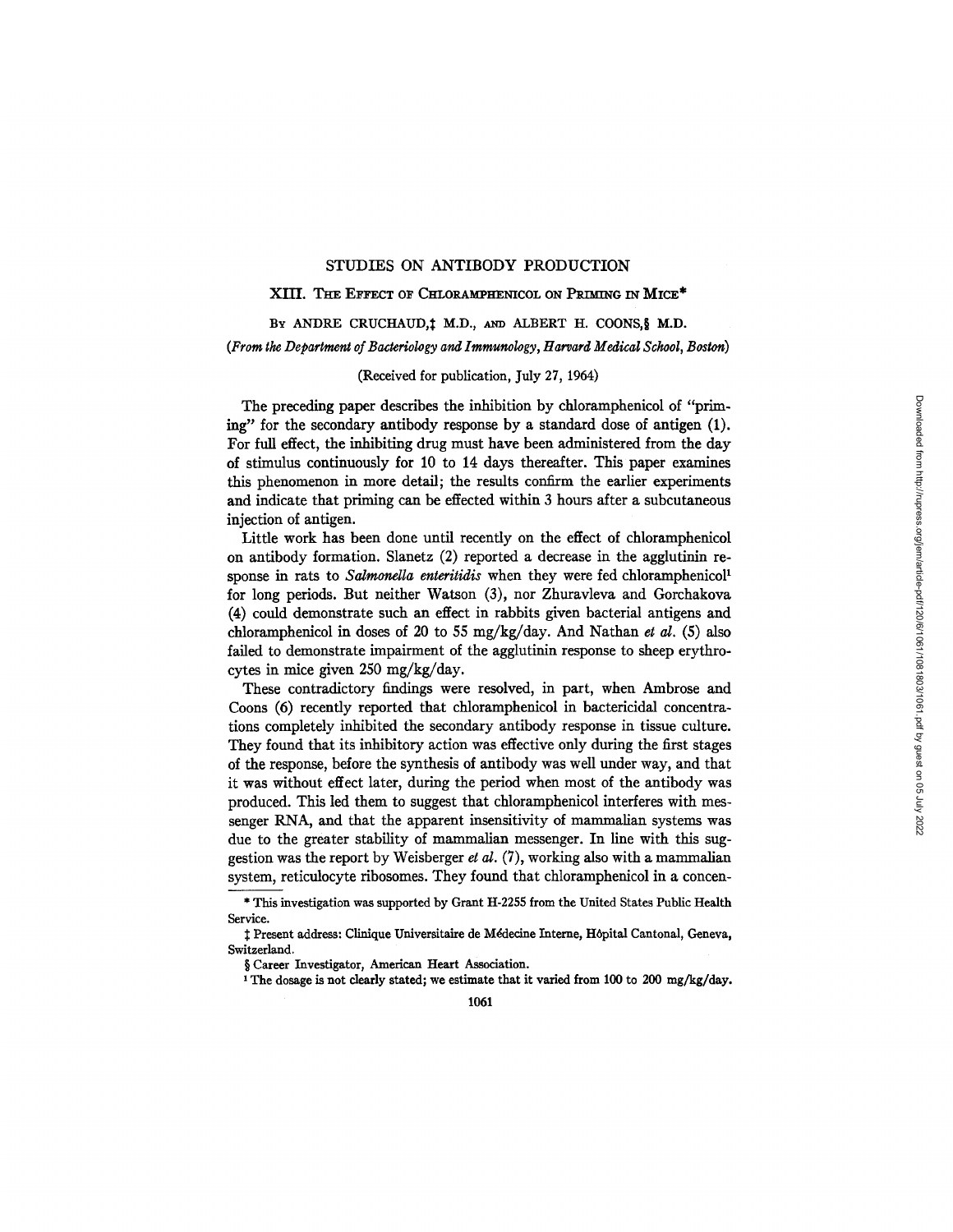tration of  $0.01 \mu M$  interfered with the interaction between messenger RNA and ribosomes, preventing polyuridylic acid (poly U), for example, from directing the synthesis of polyphenylalanine. The inhibitory effect failed if the poly U was added as little as 5 minutes before the chloramphenicol. Moreover, Kućan and Lipmann (8) have found that chloramphenicol in a concentration of 0.05 #M inhibited leucine incorporation by *Escherichia coli* ribosomes more strongly when exogenous messenger RNA was added *in vitro,* than when its incorporation was directed by messenger already present on the ribosomes.

## *Materials and Methods*

Harvard mice, fluid diphtheria toxoid, antigen injections, and antibody assays were the same as those described in the preceding paper (1). The first dose of antigen (20 Lf) was administered on day 0 of the experiment, the second (20 Lf) on day 40, and the third (20 Lf) on day 74 or 75.

The dose of chloramphenicol succinate<sup>2</sup> was freshly dissolved daily in 0.45 per cent NaCl. The daily dose for each mouse, whether 100, 1100, or 1500 mg/kg, was contained in 0.6 ml, given intraperitoneally every 8 hours in 0.2 ml mounts throughout the experiment.

*Sera.---0.5* to 0.7 ml samples of blood were obtained from a razor cut in a tail vein. The samples were kept at room temperature for 2 hours, when clots were "rimmed" and the samples stored overnight at  $4^{\circ}$ C. They were then centrifuged at  $4^{\circ}$ C at 2900 xem for 45 minutes. Sera were separated, immediately quick-frozen, and stored at  $-20^{\circ}$ C until the time of titration.

*Titration of Diphtheria Antitoxin in Sera.*--Antitoxin titers were determined by the passive agglutination of sensitized tanned sheep red cells (9). Inactivated sera were titrated in twofold serial dilutions made with 1 per cent normal rabbit serum in phosphate-buffered saline at pH 7.2. The antibody titer is expressed as the logarithm to the base 2 of one-tenth the reciprocal of the serum dilution. Thus a hemagglutination titer of 1/20 is recorded as 1, 1/40 as 2, 1/80 as 3, etc.

Sera of the same experiment were titrated with the same batch of sensitized ceils.

*Chloramphenicol Blood Levels.*—Three groups of 10 mice were injected intraperitoneally at 8-hour intervals with 1500 mg/kg/day of chloramphenicol for 3 days. These groups were bled 15 minutes, 4 hours, and 8 hours respectively after the last injection of the drug. Blood was drawn from a tail vein into microblood sugar pipettes calibrated to contain 0.2 ml. This blood was then pipetted into 4.0 ml of a 0.05 per cent saponin solution. After a few minutes, during which hemolysis was completed, the specimens from each group of 10 mice were pooled; 10 ml of 15.6 per cent trichloracetic acid was added, and, after standing for 20 minutes, the tubes were centrifuged to remove the protein precipitate.

A colorimetric determination of aromatic nitro compounds of chloramphenicaol was performed in the supernatant according to the method described by Glazko et al. (10) as modified in the Research Laboratories of Parke, Davis & Company. 3

*Statistical Eraluations.--The* standard deviation was calculated in each group for the responders only. The significance of differences between groups was evaluated according to the "Student" t test.

#### RESULTS

*Experiment 1: Study of the Primary Response to Diphtheria Toxoid.--* 

Fecsik, Butler, and Coons (11) showed that most mice injected subcutane-

<sup>2</sup> Kindly supplied by Dr. C. A. McDonald of Parke, Davis & Co., Detroit.

s These determinations were kindly done by Dr. Anthony J. Glazko of Parke, Davis & Co.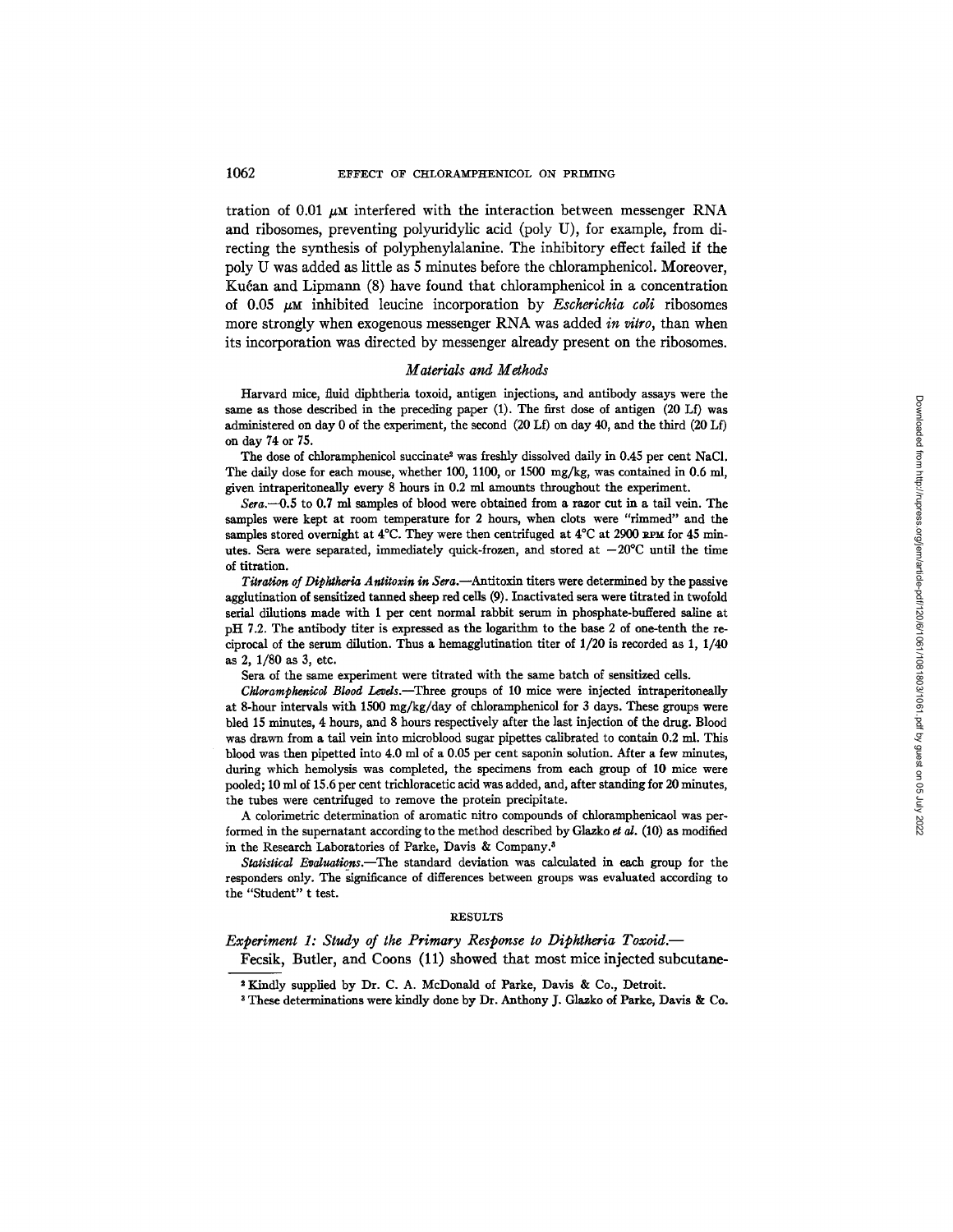ously with 10 Lf diphtheria toxoid do not make a detectable primary antibody response after 10, 24, or 30 days, and that those responding have a low titer of antitoxin. Our first experiment studied the response of mice to 20 Lf; it was carried out as a preliminary investigation to see whether the earlier results were reproducible with twice the dose of antigen.

Four groups of 10 mice each were injected with 20 Lf of diphtheria toxoid. Groups I, II, and III were bled 10, 25, and 40 days later respectively. Group IV received another injection of 20 Lf of diphtheria toxoid 40 days after the first one and was bled 10 days later.

| Group       | Time of bleeding after         | No. of responders        | Average Ab titer |            |  |
|-------------|--------------------------------|--------------------------|------------------|------------|--|
|             | injection of diphtheria toxoid |                          | All animals      | Responders |  |
|             | days                           |                          |                  |            |  |
| 1           | 10                             | 2/10                     | 0.4              | 2.0        |  |
|             |                                | (20 <sub>per</sub> cent) |                  |            |  |
| $\mathbf I$ | 25                             | 5/9                      | 2.0              | 3.6        |  |
|             |                                | $(55$ per cent)          |                  | $\pm 0.89$ |  |
| ш           | 40                             | 6/10                     | 2.2              | 3.7        |  |
|             |                                | $(60 \text{ per cent})$  |                  | ±0.082     |  |
| IV          | $50*$                          | 9/9                      | 10.3             | 10.3       |  |
|             | (secondary response)           | $(100 \text{ per cent})$ |                  | ±1.66      |  |

TABLE I *Antibody Response of Normal Mice to 20 Lf of Diphtkeria Toxoid* 

\* A second injection of diphtheria toxoid was given **on day** 40.

Results.--The sera of 38 animals were analyzed. The results are recorded in Table I. It is to be noted that in both *primary* groups, bled 25 and 40 days after the injection of diphtheria toxoid, responders had titers between 3 and 5, whereas animals bled during the *secondary* response had titers between 7 and 12.

It is thus dearly established that in our animals the primary response differs from the secondary response in  $(a)$  the number of responders,  $(b)$  the range of values of individual titers, and  $(c)$  the average titers. These results confirm those of Fecsik *et al.* (11). The greater number of responders found in our experiment during the late period of the primary response is apparently due to the use of 20 Lf of diphtheria toxoid instead of 10 Lf.

# *Experiment 2." Effect on Priming of Low and Middle Doses of Chloramphenicol Administered before and after Antigen.-*

Two groups of 10 mice each were injected for 10 days with 100 and 1100  $mg/kg/day$  of chloramphenicol respectively, starting 5 days before and finishing 5 days after the administration of diphtheria toxoid. A control group of 10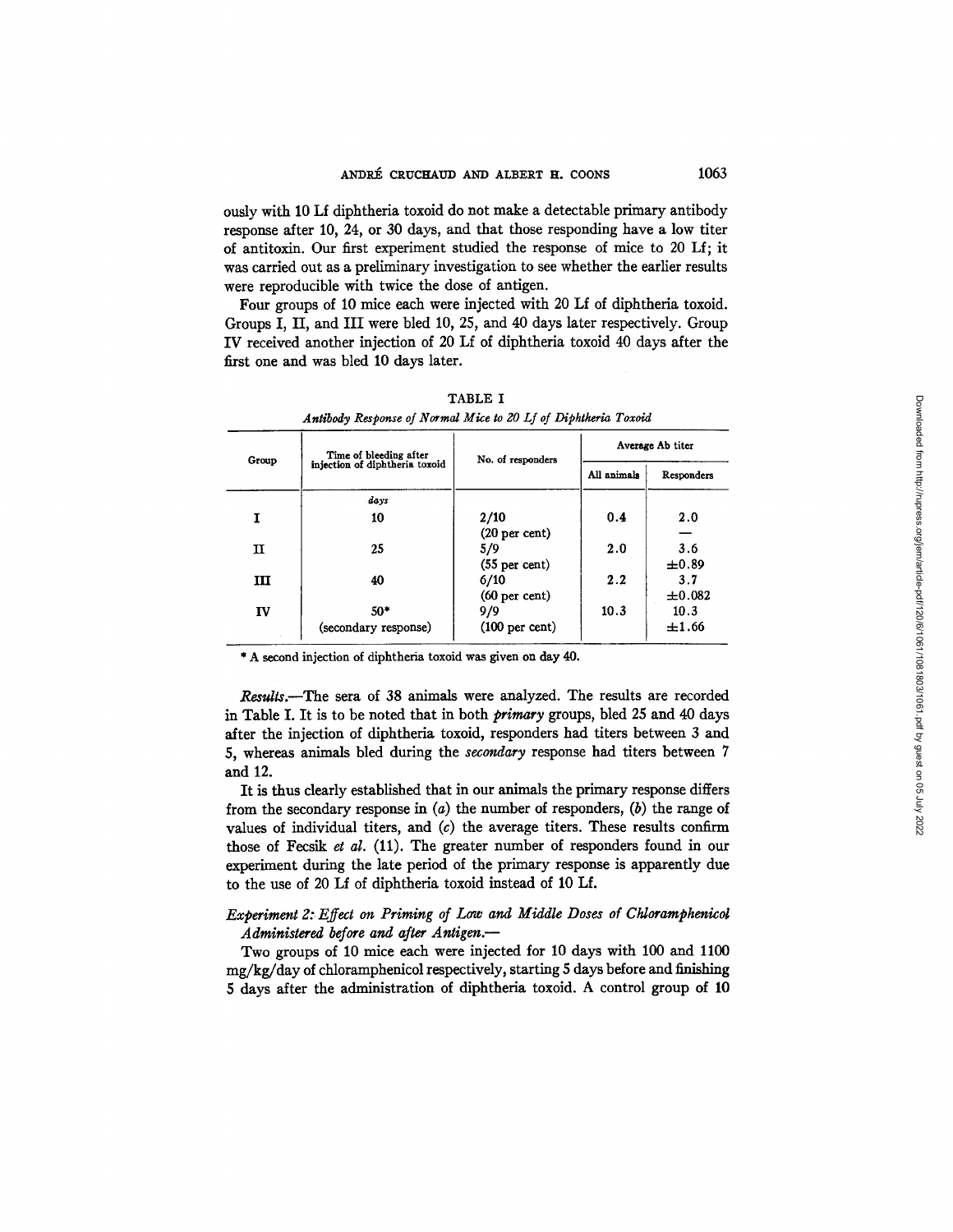mice received saline for the corresponding period. Forty days after the first injection of antigen, all animals were injected with a second dose of diphtheria toxoid. They were bled 10 days later.

At the end of treatment with chloramphenicol the weight loss was 6.0 per cent in the group injected with 1100 mg/kg/day and 1.0 per cent in the group injected with 100 mg/kg/day. The weight of the control mice increased 7.3 per cent. There were no deaths in the three groups.



Fro. 1. Effect of chloramphenicol for 5 days before and 5 days after first injection of antigen. DT I = diphtheria toxoid, 20 Lf subcutaneously, first injection;  $DT II =$  diphtheria toxoid, 20 Lf subcutaneously), second injection.

*Results.--The* sera of all animals were analyzed. The results are recorded in Fig. 1.

Both experimental groups responded to the second injection of diphtheria toxoid. However, the average antibody titer was 7.4 in mice injected with 1100 mg/kg/day of chloramphenicol, while the average of animals injected with 100 mg/kg/day was 11.4. The average titer of the control groups was 12.0. The difference between titers of 7.4 on the one hand and 11.4 and 12.0 on the other hand is significant ( $P < 0.01$ ); that between titers of 11.4 and 12.0 is not.

# *Experiment 3: Effect on Priming of High Doses of Chloramphenicol Administered for 10 Days, Starting on the Day of Sensitization (Fig. 2).--*

Two experimental groups of 20 and 30 animals each were injected intraperitoneally with 10 mg of chloramphenicol 1 hour before the administration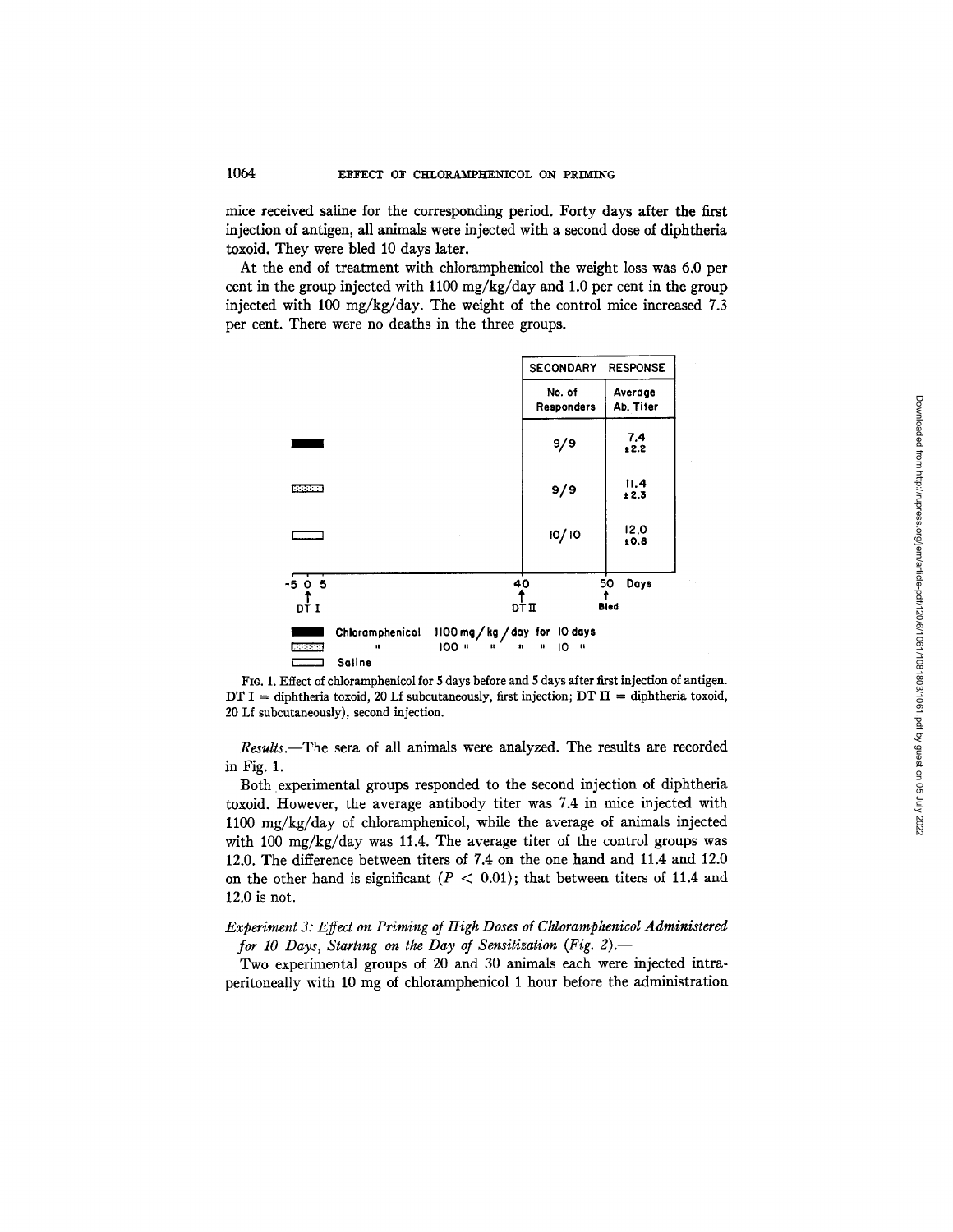of diphtheria toxoid, and chloramphenicol, 1500 *mg/kg/day,* was continued for 10 days. A control group of 10 mice was injected with saline.

The first experimental group was bled 4 days after the second injection of antigen; the second experimental and the control groups were bled after 10 days. The weight loss in the experimental groups at the end of chloramphenicol treatment was 6.3 per cent. Control animals lost 1.5 per cent. The death rate in both experimental groups was 10.0 per cent during the administration of chloramphenicol; there were no deaths in the control group.



FIG. 2. Chloramphenicol's effect on priming when given for 10 days after the first dose of antigen. Abbreviations as in Fig. I.

*Results.--The* sera of 53 animals were analyzed. The results are recorded in Fig. 2.

These data show that by 4 days after the injection of the second dose of antigen, the potential responders had not had time to initiate an immune response. Chloramphenicol in a dose of 1500 mg/kg/day inhibits priming in about two-thirds of the animals. The animals in which priming has not been inhibited by the drug develop a secondary immune response with antibody titers similar to those of the control group.

# *Experiment 4: Effect on Priming of Delayed Administration of High Doses of Chloramphenicol.--*

*Part I (Fig. 3)*.-- Five experimental groups and two control groups of 15 animals each were used in this experiment. All groups were injected at the same time with diphtheria toxoid. In addition, the five experimental groups received 1500 mg/kg/day of chloramphenicol starting 6, 12, 24, 48, and 72 hours respectively after the administration of antigen and continuing for 15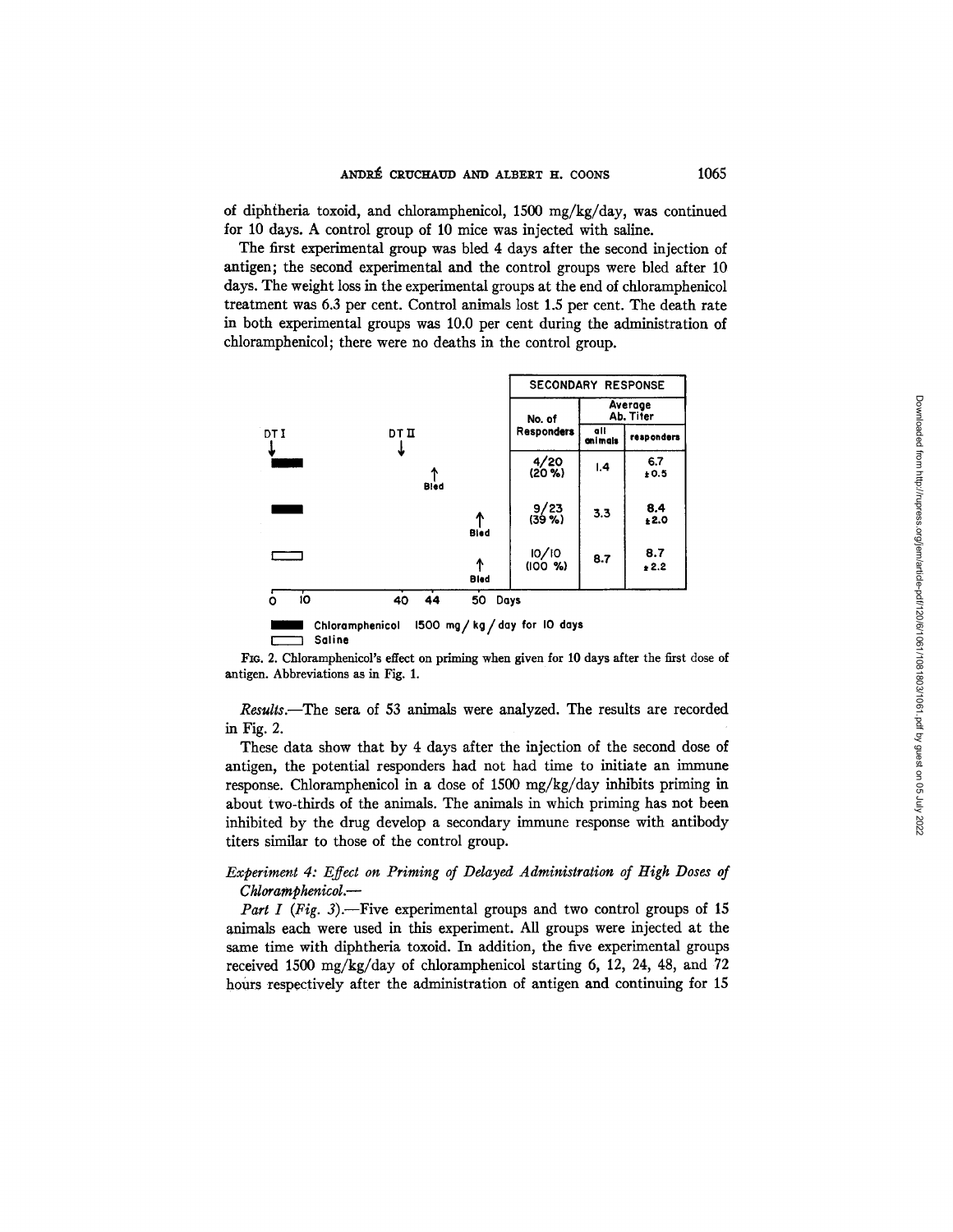## 1066 EFFECT OF CHLORAMPHENICOL ON PRIMING

days after the injection of antigen. One of the control groups was injected intraperitoneally with 10 mg of chloramphenicol 10 and 2 hours prior to injection of diphtheria toxoid. Then chloramphenicol was continued as in experimental groups. In the second control group, chloramphenicol was replaced by saline. All groups received a second injection of diphtheria toxoid 40 days after the first, and were bled 10 days later. A third injection of diphtheria toxoid was administered 34 days after the second, and the mice were again

|                                                |                   | <b>SECONDARY RESPONSE</b> | TERTIARY RESPONSE |                   |                    |
|------------------------------------------------|-------------------|---------------------------|-------------------|-------------------|--------------------|
|                                                | No. of            | Average<br>Ab. Tifer      |                   | No. of            | Average            |
|                                                | <b>Responders</b> | all<br>animals            | responders        | <b>Responders</b> | Ab. Titer          |
| 72 Hrs.                                        | 11/13<br>(85%)    | 8.4                       | 10.0<br>1.7       | 13/13             | 12.0<br>$+1.4$     |
| 48                                             | 10/15<br>(66 %)   | 5.5                       | 8.3<br>±2.3       | 14/14             | 10.9<br>±1.2       |
| 24                                             | 5/II<br>(45%)     | 3.1                       | 6,8<br>± 3.0      | 10/10             | 11.8<br>±2.1       |
| 121                                            | 6/12<br>$(50 \%)$ | 3.9                       | 7.8<br>$+2.5$     | 12/12             | 10.6<br>$*0.8$     |
| 6                                              | 6/14<br>(43, 9)   | 3.4                       | 7.8<br>* 3.5      | 13/13             | 9.0<br><b>tl.O</b> |
| the control of the control                     | 1/11<br>(9 %)     | 0.5                       | 6.0<br>$\bullet$  | /                 | 8.7<br>1.5         |
|                                                | 11/15<br>(73 %)   | 6.7                       | 9.1<br>$*2.8$     | 15/15             | 9,5<br>*2.2        |
| о<br>Лтт                                       | 40                | 50                        | 74<br>T           | 84                | Days               |
| DŤ II                                          | Bled              |                           | DT III            |                   | Bled               |
| Chloramphenicol 1500 mg / kg / day for 15 days |                   |                           |                   |                   |                    |

I I **Saline** 

FIG. 3. The critical nature of timing of chloramphenicol in inhibiting priming of the secondary antibody response. DT I, DT II, DT III = 1st, 2nd, and 3rd injections of diphtheria toxoid, 20 Lf subcutaneously.

bled 10 days later. The average weight loss of the five experimental groups and of the first control group, all of which received chloramphenicol, was 3.8 per cent. The death rate for these six groups was 15.5 per cent. The second control group (saline) showed a weight gain of 6.2 per cent and had no deaths.

*Results, secondary response:* The sera of 91 animals were analyzed. The results are recorded in Fig. 3.

Both groups in which 72 and 48 hours had elapsed between the injection of antigen and the administration of chloramphenicol had many which responded. Antibody titers referred to them were 10.0 and 8.3 respectively, that is to say, not significantly different from the titer of 9.1 found in the untreated control group ( $P > 0.3$  and  $P > 0.15$ ). In the groups where chloramphenicol was started 24, 12, and 6 hours after diphtheria toxoid, the percentage responding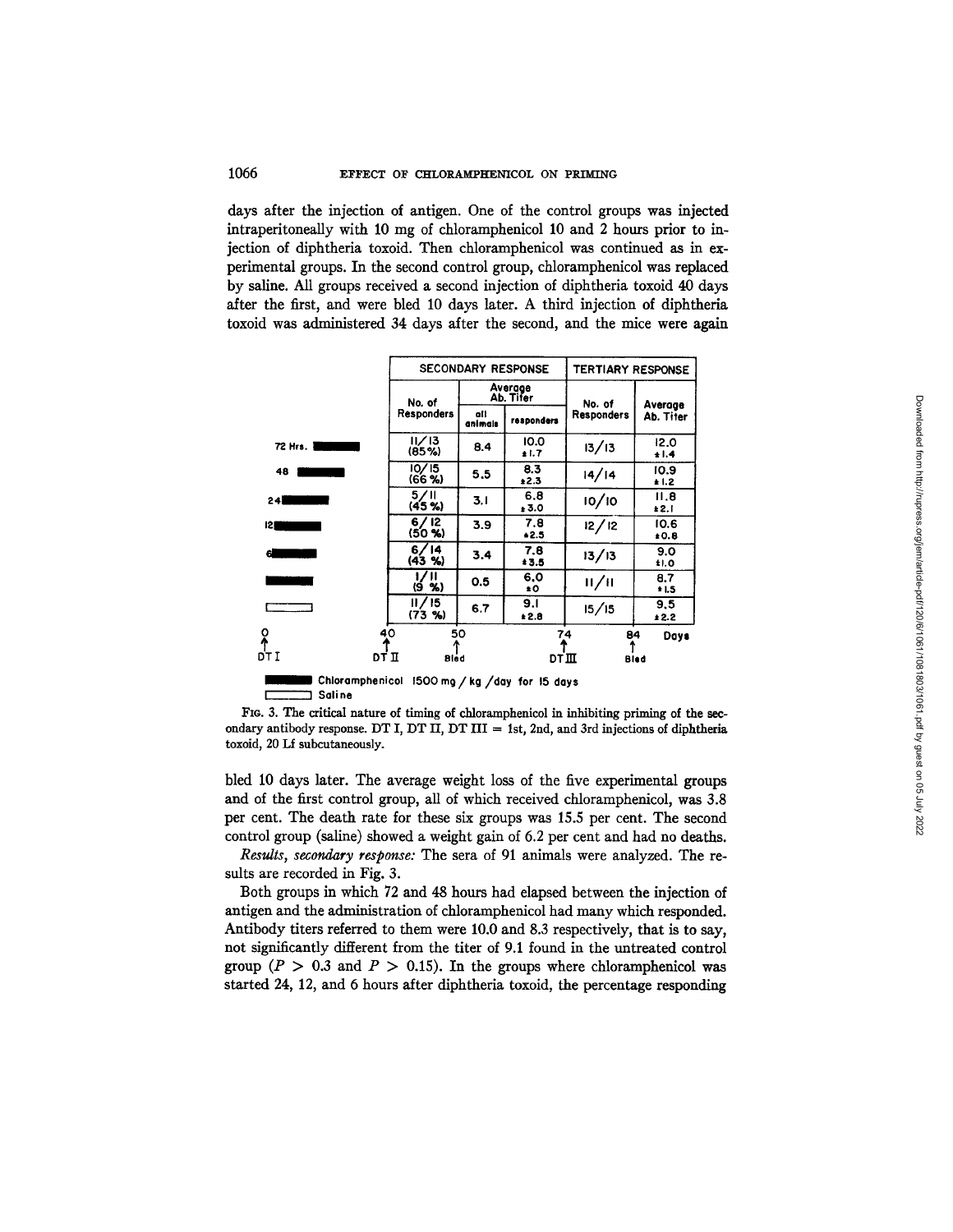was similar in all three groups, but lower than in the former two groups. The average antibody titers were lower whether referred to all animals or only to those responding; in the latter case they were not significantly different from the average titer of the responsive mice in the untreated control group ( $P > 0.1$ ;  $P > 0.3$ ;  $P > 0.3$ ). In the group where chloramphenicol was started before antigen only one responded, with a modest antibody titer of 6.0. In the untreated control group, 4 animals of 15 had no antibody. Although a few nonresponders to the second stimulation were expected in untreated animals (11), there were more in this group than in any of our other experiments.

*Results, teritary response:* The sera of 89 animals were analyzed; one of them was discarded because of non-specific hemagglutination in the control tube.

All animals responded to the third injection of diphtheria toxoid. In the two groups where chloramphenicol had been started 3 days and 1 days respectively after diphtheria toxoid, the fiters of 12.0 and 12.8 were significantly higher than the titer 9.5 of the untreated control group ( $P < 0.001$  and  $P < 0.01$ ). The differences between the other groups and the untreated control group were not significant.

*Part II (Fig. 4).*—When the results of Part I were known, it was decided to investigate, with larger groups of mice, whether antigen administered less than 6 hours before chloramphenicol still allowed antibody formation. Two experimental groups each contained 35 animals and two control groups of 15 and 10 animals respectively. All animals were injected with diphtheria toxoid at the same time. In addition, the two experimental groups received chloramphenicol, 1500 *mg/kg/day,* for 15 days. The drug was started 1 or 3 hours after the administration of antigen. In the first control group,  $10 \text{ mg}$  of chloramphenicol was injected 10 and 2 hours prior to diphtheria toxoid. The drug was then continued as in the experimental groups. In the second control group, chloramphenicol was replaced with saline. A second and a third injection of diphtheria toxoid were administered 40 and 74 days after the first one, and the mice were bled 10 days after these injections. The average weight loss in the two experimental groups and in the first control group all of which received chloramphenicol, was 8.0 per cent. The death rate was 9.4 per cent. The animals of the second control group, though receiving no chloramphenicol, lost 2.3 per cent of their initial weight, but there were no deaths.

*Results, secondary response:* The sera of 68 animals were analyzed, 7 of which were discarded because of non-specific hemagglutination in the control tubes. The results are recorded in Fig. 4.

In the group in which chloramphenicol was started 3 hours after diphtheria toxoid, 23 out of 28 animals formed antibodies. The average titer of the whole group was 7.8 and the titer of the untreated control group was 9.4. If the titer of the experimental group is taken as the average of responders *only,* there is no difference from the titer of the untreated animals.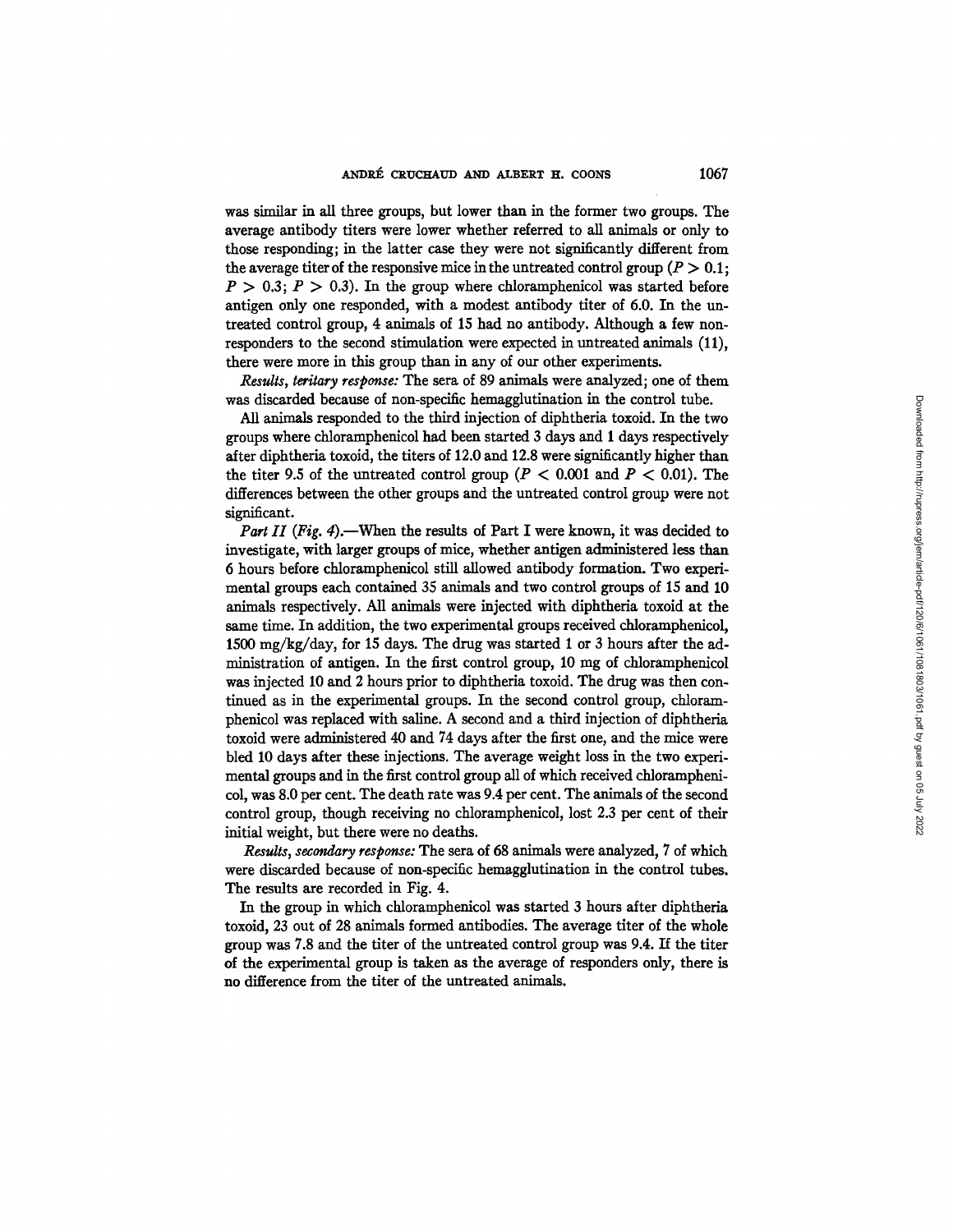In the group in which only 1 hour had elapsed between antigen injection and the beginning of chloramphenicol treatment, only 10 out of 24 animals responded. The average titer for the whole group was 3.3, but responders made a complete immune response with an average titer of 7.8, which is not significantly different from the titer of the control group ( $P > 0.2$ ).

*Results, tertiary response:* The sera of 66 animals were analyzed and 6 of them were discarded because of non-specific hemagglutination in the control tubes. In the group which received chloramphenicol 3 hours after diphtheria toxoid, all animals responded to the third injection of antigen with a titer of 13.3. The

|                                                      |                             | <b>SECONDARY RESPONSE</b> |                |                      | <b>TERTIARY RESPONSE</b>   |                      |                 |
|------------------------------------------------------|-----------------------------|---------------------------|----------------|----------------------|----------------------------|----------------------|-----------------|
|                                                      |                             | No. of                    |                | Average<br>Ab. Tifer | No. of                     | Average<br>Ab. Titer |                 |
|                                                      |                             | <b>Responders</b>         | all<br>animals | responders           | <b>Responders</b>          | all<br>animals       | responders      |
| 3 hrs.                                               | 23/28<br>(82%)              |                           | 7.8            | 9.4<br>±1.9          | 26/26<br>(100 %            | 13.3                 | 13.3<br>₽0.62   |
|                                                      | 10/24<br>$(42 \frac{9}{6})$ |                           | 3.3            | 7.8<br>$*2.7$        | 24/25<br>(96, 96)          | 13.6                 | 14.2<br>$+1.13$ |
|                                                      | 8/9<br>(89%)                |                           | 8.3            | 9.4<br>±2.1          | 9/9<br>(100 %              | 13.2                 | 13.2<br>1.46    |
| o<br>ሉ<br>DT I                                       | 40<br>DT II                 |                           | 50<br>Bled     |                      | 74<br>84<br>Bled<br>DT III |                      | Days            |
| Chloramphenicol 1500 mg/kg/day for 15 days<br>Saline |                             |                           |                |                      |                            |                      |                 |

FIo. 4. Further examination of the time of administration in its relation to the inhibition of priming. Abbreviations as in Fig. 3.

average titer of untreated animals was 13.2. There was one non-responder in the group of animals which had received chloramphenicol 1 hour after the second injection of antigen. The average titer for the whole group was 13.6; or referred to the responders only, 14.2. The titers of both experimental groups are very close to the titer of the control group and the slight differences are not significant. The average titers are apparently higher in Part II than in Part I of Experiment 4 because the standard end-point of the batch of sensitized red cells was higher in Part II than in Part I.

*Part III (Fig. 5).*-The results obtained in Part I with the drug control group, which received chloramphenicol for 15 days beginning 10 and 2 hours before diphtheria toxoid, are in close agreement with those obtained by Butler and Coons (1). However, an additional group of 15 mice was treated in the same way as this control group, while 10 untreated control mice received saline in place of chloramphenicol. Chloramphenicol-treated mice lost 1.4 per cent of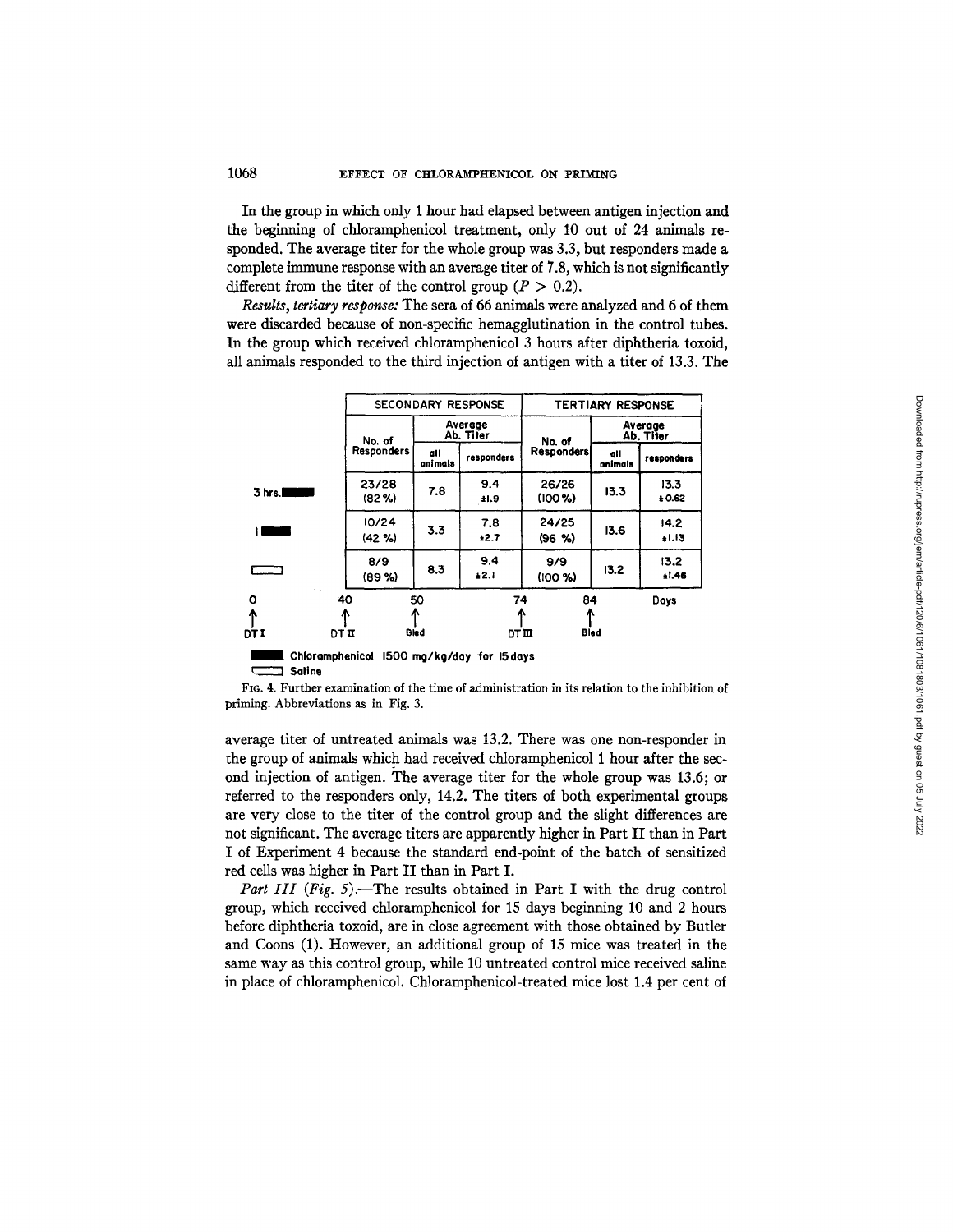their initial weight; there were no deaths in this group. Untreated control mice gained 0.5 per cent.

*Rezults:* The sera of 23 animals were analyzed. The results are recorded in Fig. 5.

There were a surprisingly large number of responders in the group treated



FIG. 5. Prolongation of chloramphenicol administration for 15 days.

### TABLE II

*Concentration of Chloramphenicol in the Blood of Mice after the Last of 10 Injections* 

| Group | Time of bleeding after last injection<br>of chloramphenicol | Chloramphenicol equivalents<br>per ml of whole blood |  |  |
|-------|-------------------------------------------------------------|------------------------------------------------------|--|--|
|       |                                                             | μg                                                   |  |  |
|       | $15$ to $30$ min.                                           | 333                                                  |  |  |
|       | 4 <sub>hrs.</sub>                                           | 15                                                   |  |  |
|       | 8 hrs.                                                      |                                                      |  |  |
|       |                                                             |                                                      |  |  |

Each mouse had received 500 mg/kg body weight every 8 hours for 10 injections before sampling was begun.

with chloramphenicol. However, the average antibody titer obtained in this group, referred either to all animals or to responders only, shows a highly significant difference from the average titer of the untreated group. Moreover, among the 9 responders, only 5 had a titer belonging clearly to the range encountered during the secondary response, while 4 had a fiter within the limits of the primary response.

# *Chloramphenicol Blood Levels.-*

The results presented in Table II show that 15 to 30 minutes after the last of 10 injections of 1500 mg/kg/day of chloramphenicol for 3 days (500 mg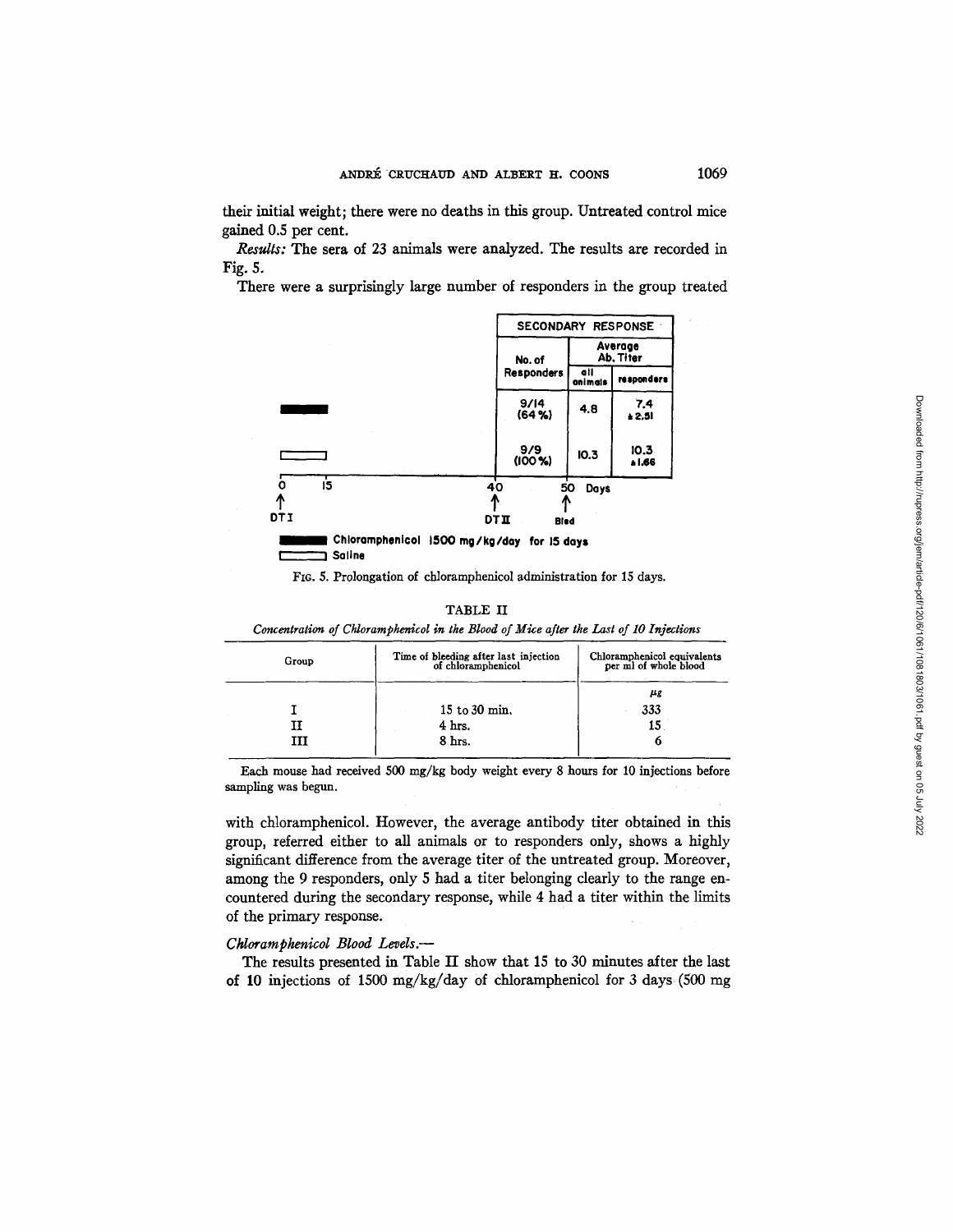every 8 hours), the concentration of the drug was  $333 \mu$ g chloramphenicol equivalents/ml whole blood, a result consistent with the data of Thompson, Dunn, and Winder (12). The drug level dropped rapidly thereafter and had decreased to 6  $\mu$ g/ml of chloramphenicol equivalents after 8 hours.

## **DISCUSSION**

The inhibitory effect of chloramphenicol on priming of the antibody response depends on a prompt start, a long period of administration, and high dosage. The fact that a subsequent secondary response can be inhibited indicates that the phenomenon of priming exists. The following discussion is divided into two sections, the first addressed to the experiments themselves, the second, to the broader implications of the results.

The administration of chloramphenicol must start not later than an hour or so after the first injection of antigen. These initial experiments do not allow very precise timing because the antigen was not injected intravenously. However, it is clear from Experiments 3 and 4 (See Figs. 3 and 4) that within an hour or 2 after the subcutaneous injection of a relatively small dose of antigen (20 Lf = 56  $\mu$ g) the process of priming had continued beyond the point at which it could be inhibited.

The duration of the treatment is also important. It is obvious (Fig. 1) that no effect is produced by treatment which lasted only 5 days after antigen injection. Presumably enough antigen persisted to prime some cells after the drug was stopped. Continuation for 10 days in maximum dosage (1500 mg/kg daily) had a distinctly inhibitory effect (61 per cent). Butler and Coons (1) gave the drug for 12 days and found 90 per cent inhibition, while the administration here for 15 days produced various results from 90 per cent (Fig. 3) to 36 per cent (Fig. 5).

Finally, the dose most effective, 1500 mg/kg daily, is the maximum dose tolerated for 15 days. It can be seen that the blood level obtained even on our schedule of injections every 8 hours drops precipitously between doses, reaching 15  $\mu$ g of chloramphenicol equivalents by the 4th hour, and only 6  $\mu$ g by the 8th hour. Thompson, Dunn, and Winder (12) found that these units were higher by a factor of more than 25 than the level of microbiologically active chloramphenicol. Hence our blood levels were about 1  $\mu$ g at the mid-point between two doses, and the minimum level was  $< 0.4 \mu$ g. That this is a borderline concentration is indicated by the fact that from 10 to 40 per cent of the animals responded in spite of it. It is *bdow* the range of biologically active concentrations (20  $\mu$ g/ml) which inhibits the secondary antibody response in *vitro* (6) but in that found by Weisberger et al. (7) (0.3  $\mu$ g/ml) to prevent peptide synthesis in a cell-free system. Earlier reports of the relative insensitivity of mammalian systems (e.g. references 13, 14) are perhaps due to the fact that mammalian messenger RNA is relatively more stable and that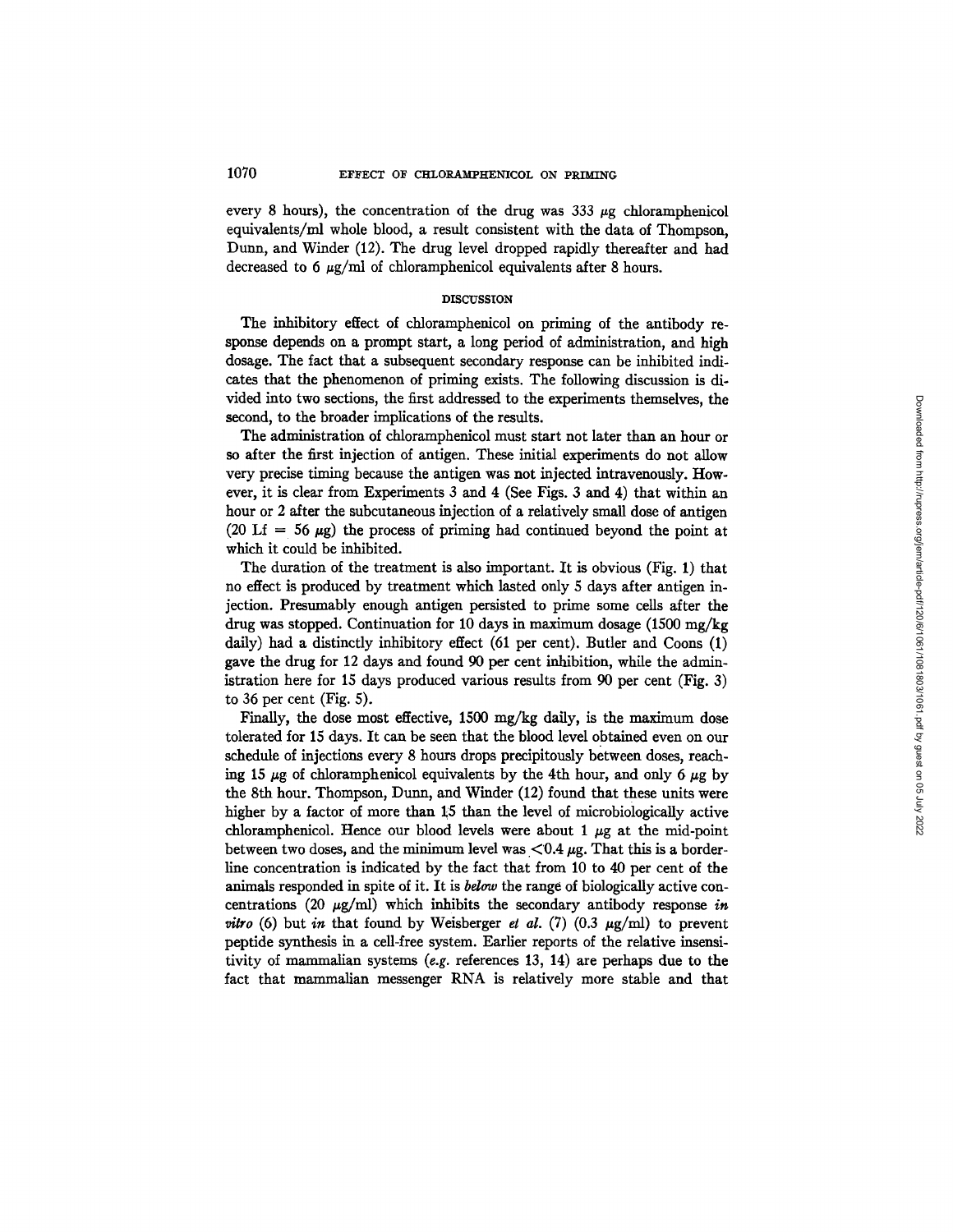chloramphenicol interferes only with new messenger. Moreover, it appears that priming is more sensitive to chloramphenicol than is the induction of a secondary response (1). Indeed, bacteria and the cell-free systems derived from them require ranges from 10 to 50  $\mu$ g/ml for inhibition (15-18) more like the secondary response in tissue culture.

The results of these experiments are epitomized in Fig. 3, which shows the steadily increasing inhibition produced by chloramphenicol as the administration was begun progressively closer to the first dose of antigen. It is evident that the process of priming, whatever it entails, begins immediately after contact with antigen, and that its initial step is essentially complete in from 48 to 72 hours. There are evidently subsequent steps as well, requiring 3 to 4 weeks before the process reaches its maximum level (11), with which chloramphenicol probably does not interfere since its administration for the first 15 days of the period has no apparent effect once the first 48 hour period is past.

Turning now to the immunological implications of these experiments, it is necessary to discuss priming. In 1953, Stevens (19) reported experiments in which rabbits were irradiated with 500 R 40 hours before an intravenous injection of 0.25 to 0.4 mg of bovine  $\gamma$ -globulin(BGG)/kilo. Three months later they were challenged with 0.15 to 0.3 mg BGG/kg. They made a primary response in contrast to non-irradiated controls, which made a secondary response. X-Radiation had prevented priming. White has found the same (20).

In 1955 Leduc et al.  $(21)$  suggested, on the basis of the marked difference in the number of cells engaged in the first and in subsequent responses to antigen, that *two* encounters with antigen were necessary before *any* antibody synthesis could occur. It was suggested that some necessary event takes place between the two exposures to specific stimulation; the few cells which synthesize antibody after a single injection of antigen have chanced to experience such an event before the antigen concentration will have fallen too low for a second hit to occur. Sercarz and Coons (22) elaborated this suggestion, assigning non-commltal labels to the postulated stages. The cell in the normal state was designated the x cell; the primed cell was called the  $\gamma$  cell, and the cell stimulated to multiply, differentiate, and synthesize antibody, the z cell. Although the steps in antibody formation have been divided into induction and production, *(e.g.* Sterzl, reference 23) it seems a better analogy with induced enzyme formation to restrict the term "induction" to the triggering of the  $\gamma$  cell:

 $x \xrightarrow{\text{priming}} y \xrightarrow{\text{induction}} z \text{ (production)}$ 

Perkins and Makinodan (24) recently studied the responses of spleen cells transferred from mice to isologous x-irradiated recipients. Some of the donors had been primed with sheep erythrocytes, some had not. They investigated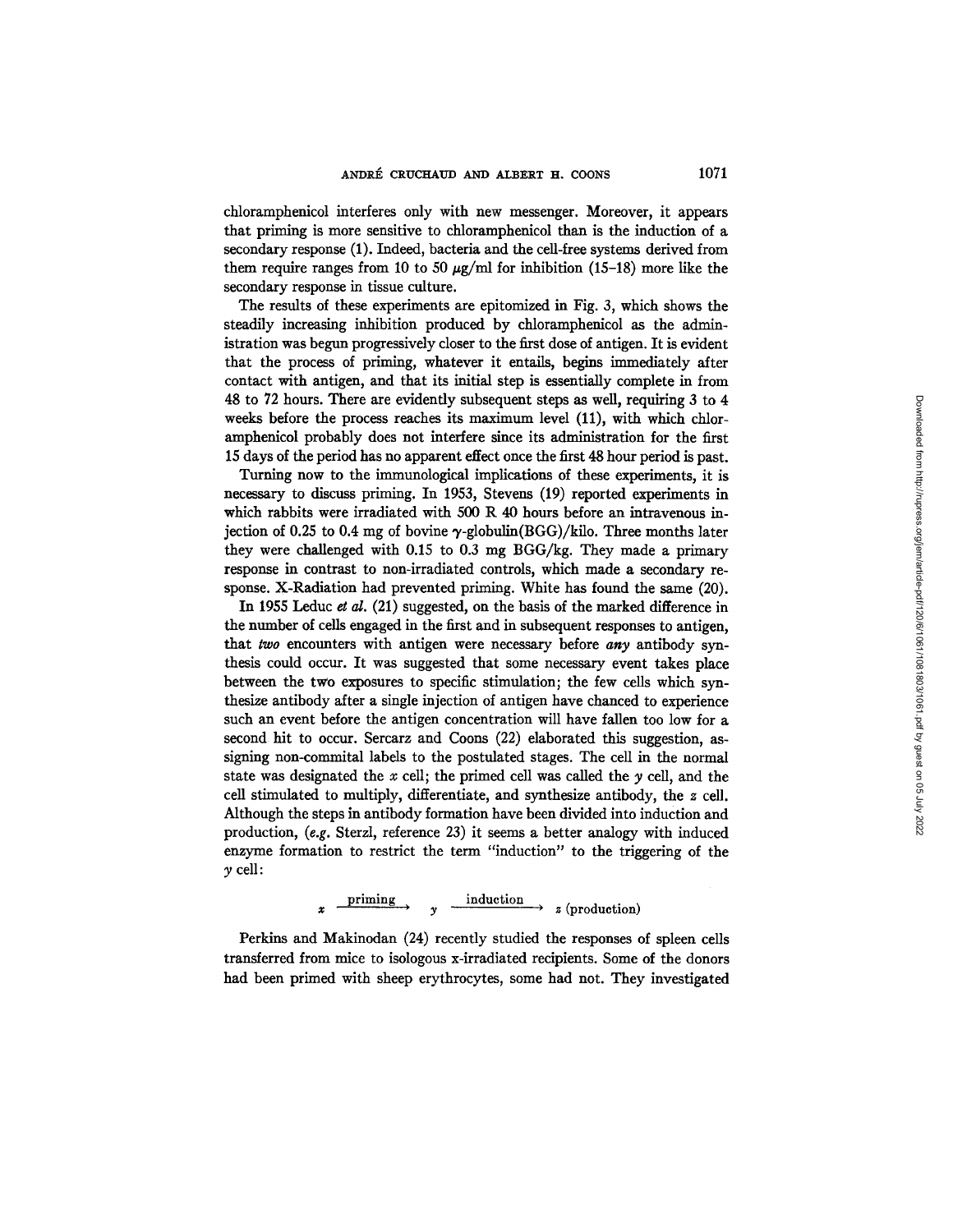the response to an injection of sheep RBC of the recipients at various time intervals after transfer. They found that recipients of primed cells maintained a steady level of responsiveness for the first 9 days after transfer whereas recipients of normal (unprimed) cells rapidly lost the responsiveness they possessed on the day of transfer. Perkins and Makinodan offered the interpretation that the normal population was multipotential and responsive to other stimuli, such as erythropoietin or other antigens, whereas the primed cell was not so diverted. They called the responsive cells "potentially competent (PC)," and divided them into *"at* least two" compartments, PC, or multipotent, unprimed cells, and PC<sub>2</sub>, or primed cells, specifically responsive. Clearly this scheme is identical with ours,  $x = PC_1$ ,  $y = PC_2$ .

If such a scheme is correct, an additional unknown step, possibly related to differentiation, is required in antibody formation. It is this step, or a series of them, which is blocked in some way by chloramphenicol, 6-mercaptopurine (6-MP),<sup>4</sup> triethylenethiophosphoramide, and ethylenediaminetetraacetate at levels which do not interfere with the induction step; *i.e.,* the secondary response.<sup>5</sup>

### **SUMMARY**

Young adult mice were primed with 20 Lf (56  $\mu$ g) of diphtheria toxoid and given a second injection of the same size 40 days later. This procedure produces a reproducible secondary response which can be used as a standard. Chloramphenicol in maximum dosage prevents the unknown process by which the animal is primed for the second response. To be fully inhibitory, the drug must be given from the hour of the first antigen injection in maximum dosage for 2 weeks. A delay of 48 hours in starting the drug allows completion of the priming process, and shorter delays produce partial inhibition. Hence the initiation of priming is a rapid process sensitive to chloramphenicol. Subsequent changes in the cell population necessary for the full development of priming are not sensitive to chloramphenicol.

The secondary antibody response is not inhibited in mice by chloramphenicol at the doses employed.

<sup>4</sup> The prevention of priming would make it easier to establish immune paralysis with a large dose of antigen. This is evidently the role played by both x-ray and 6-MP in the establishment of "tolerance" (25, 26).

 $5$  It is true that La Plante et al. (27) found that 6-MP suppressed the secondary response in rabbits at dosage levels twice those effective here in preventing priming, and Ambrose and Coons (6), in work mentioned above, have shown that chloramphenicol interferes with the secondary response at levels of about 20  $\mu$ g/ml in tissue culture; this is a higher level than the probable average blood level maintained on the maximum dosage used in the mouse experiments reported in this paper.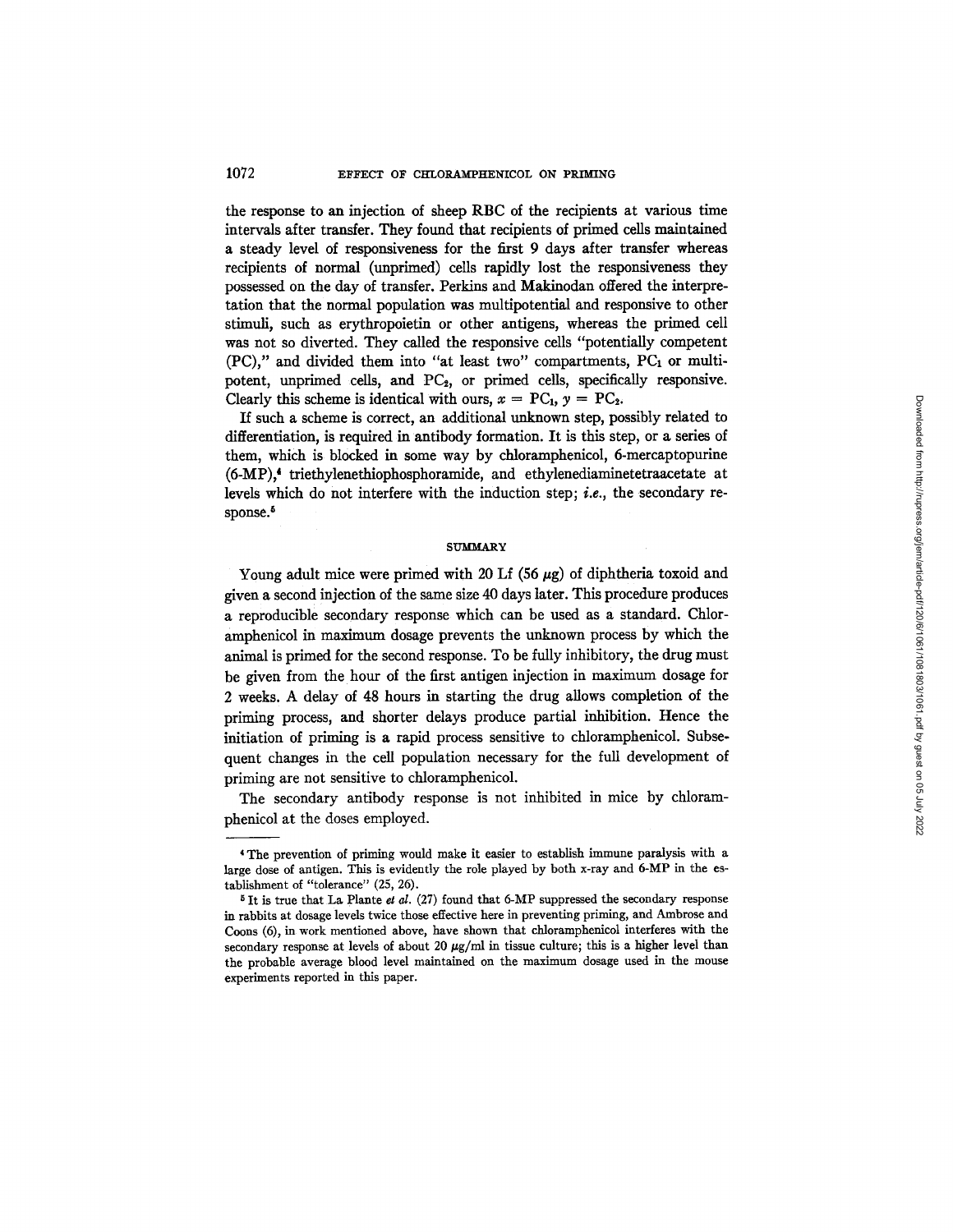#### BIBLIOGRAPHY

- 1. Butler, W. T., and Coons, A. H., Studies on antibody production. XII. The effect of various drugs upon priming of the antibody response, *J. Exp. Med.,* 1964, **120,** 1051.
- 2. Slanetz, C. A., The influence of antibiotics on antibody production, *Antibiot. and Chemotherapy*, 1953, 3, 629.
- 3. Watson, K. C., Effect of chloramphenicol on the production of antibody to bacterial and non-bacterial antigens, *S, Afr. Med. J.,* 1958, 32, 684.
- 4. Szuravleva, E. D., and Gorchakova, I. P., The effects of antibiotics on the formation of antibodies, *J. Microbiol. Epidemiol. and Immunobiol.,* 1959, 30, 14.
- 5. Nathan, H. C., Bieber, S., Elion, G. B., and Hitchings, G. H., Detection of agents which interfere with the immune response, *Proc. Soc. Exp. Biol. and Med.,*  1961, 107, 796.
- 6. Ambrose, C. T., and Coons, A. H., Studies on antibody production. VIII. The inhibitory effect of chloramphenicol on the synthesis of antibody in tissue culture, *J. Exp. Med.*, 1963, 117, 1075.
- 7. Weisberger, A. S., Armentrout, S., and Wolfe, S., Protein synthesis by reticulocyte ribosomes. I. Inhibition of polyuridylic acid-induced ribosomal protein synthesis by chloramphenicol, *Proc. Nat. Acad. Sc.,* 1963, 50, 86.
- 8. Kućan, Z., and Lipmann, F., Differences in chloramphenicol sensitivity of cell-free amino acid polymerization systems, *J. Biol. Chem.,* 1964, 239, 516.
- 9. Stavitsky, A. B., Micromethods for the study of proteins and antibodies. I. Procedure and general application of hemagglutination and hemagglutinationinhibition reactions with tannic acid and protein-treated red blood cells, J. *Immunol.,* 1954, 72, 360.
- 10. Glazko, A. J., Wolf, L. M., and Dill, W. A., Biochemical studies on chloramphenicol (chloromycetin). I. Colorimetric method for the determination of chloramphenicol and related nitro compounds, *Arch. Biochem. and Biophysics,* 1949, 23,411.
- 11. Feesik, A. I., Butler, W. T., and Coons, A. H., Studies on antibody production. XI. Variation in the secondary response as a function of the length of the interval between two antigenic stimuli, *J. Exp. Med.*, 1964, 120, 1041.
- 12. Thompson, D. E., Dunn, M. C., and Winder, C. V., Comparison of the action of chloramphenicol (chloromycetin) and penicillin G against relapsing fever in mice, *J. Infect. Dis.,* 1950, 86, 110.
- 13. LePage, G. A., Effects of chloramphenicol on incorporation of glycine 2-C<sup>14</sup> into mammalian tumor cell proteins and purines, *Proc. Soc. Exp. Biol. and Meg.,*  1953, 83,724.
- 14. Yunis, A. *D.,* and Harrington, W. J., Patterns of inhibition by chloramphenicol of nucleic acid synthesis in human bone marrow and leukemic cells, *J. Lab. and Clin. Med.,* 1960, 56, 831.
- 15. Gale, E. F., and Folkes, J. P., The assimilation of amino-acids by bacteria. XV. Action of antibiotics on nucleic acid and protein synthesis in *Staphylococcus aureus, Biochem. J.,* 1953, 53, 493.
- 16. Wisseman, C. L., Smadel, J. E., Hahn, F. E., and Hopps, H. E., Mode of action of